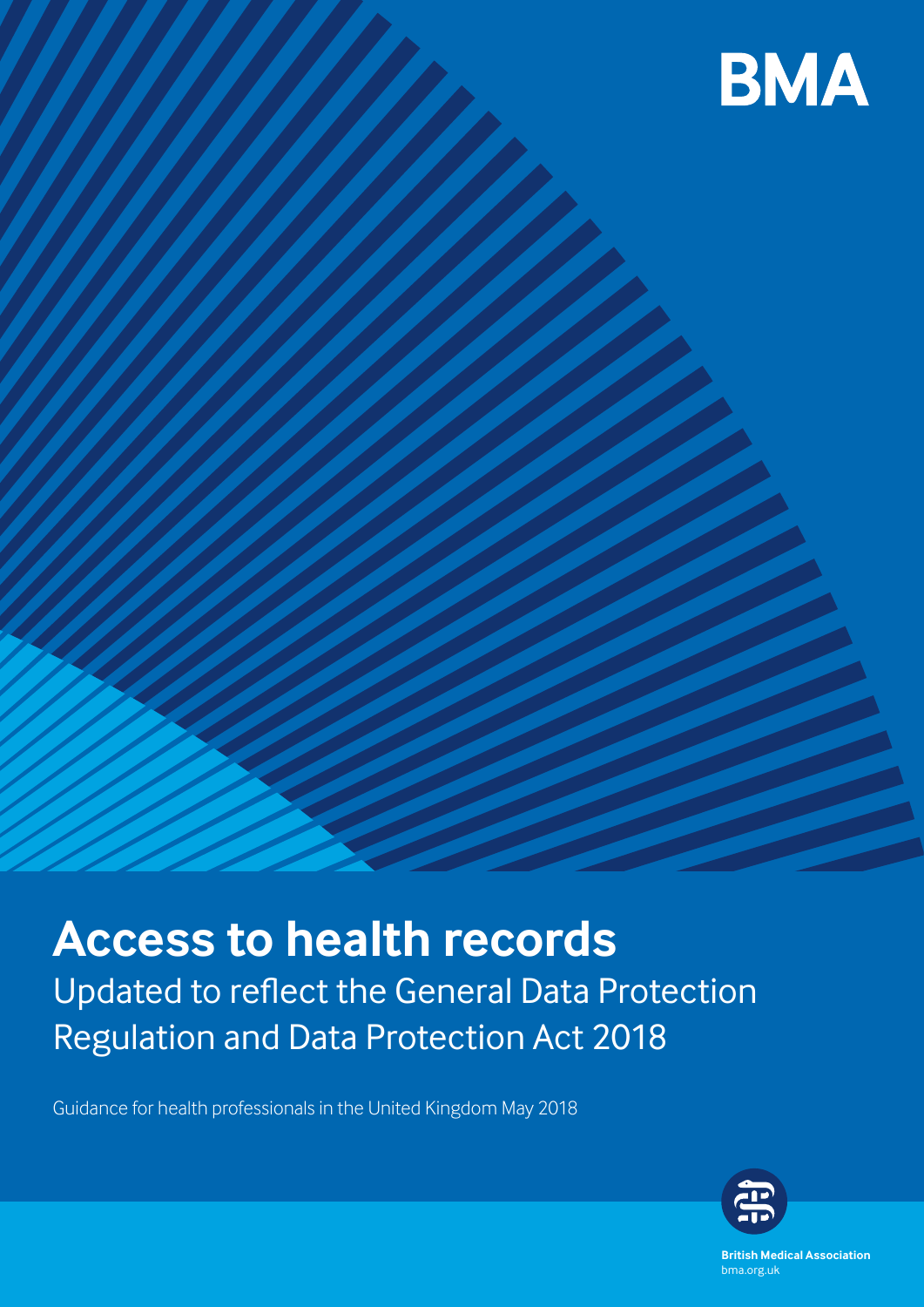# **Contents**

| 4.7 Must data controllers permit patients to inspect original records if they do not request copies |  |
|-----------------------------------------------------------------------------------------------------|--|
|                                                                                                     |  |
|                                                                                                     |  |
|                                                                                                     |  |
|                                                                                                     |  |
|                                                                                                     |  |
|                                                                                                     |  |
|                                                                                                     |  |
|                                                                                                     |  |
|                                                                                                     |  |
|                                                                                                     |  |
|                                                                                                     |  |
|                                                                                                     |  |
|                                                                                                     |  |
|                                                                                                     |  |
|                                                                                                     |  |
|                                                                                                     |  |
|                                                                                                     |  |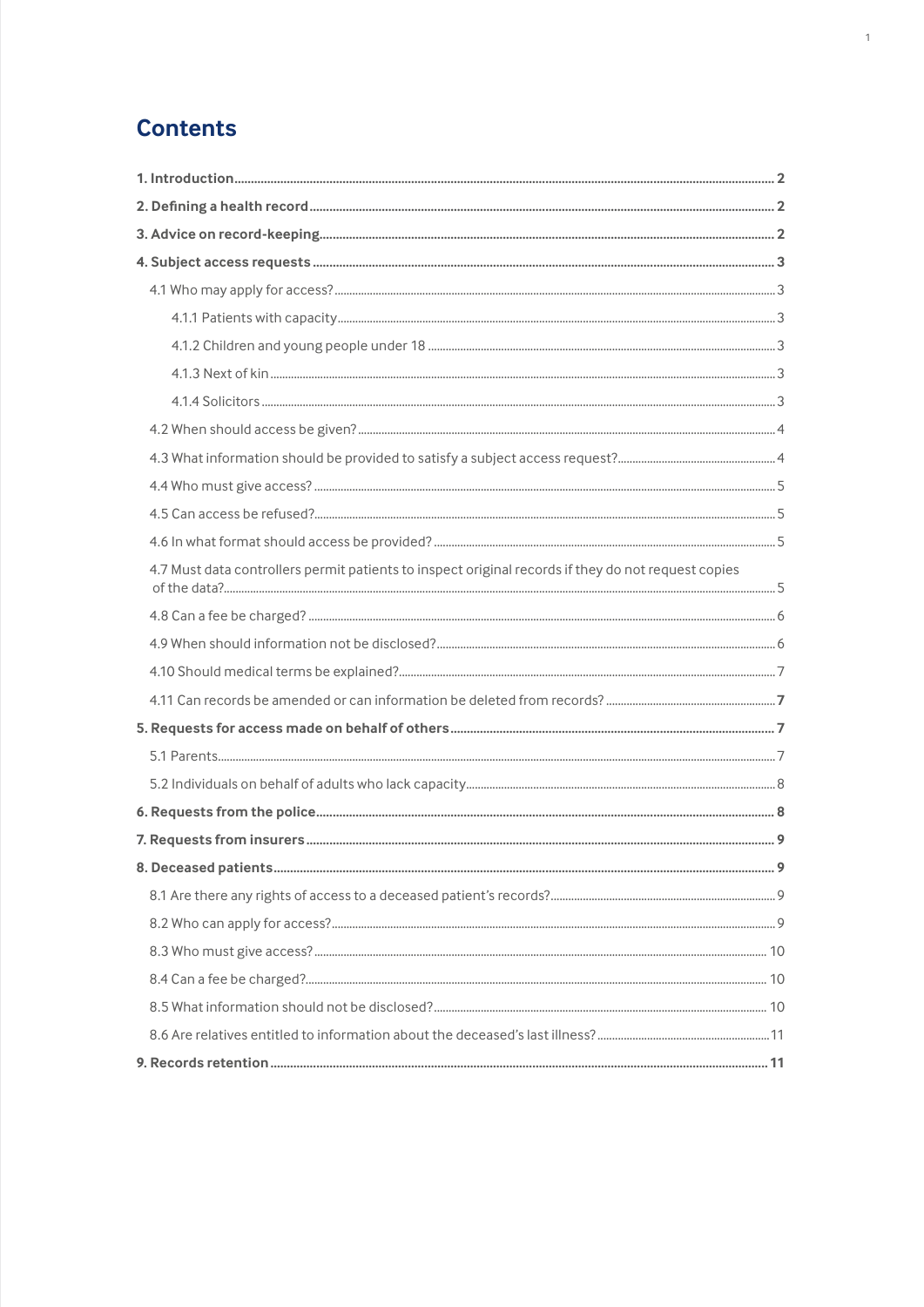# **1. Introduction**

The General Data Protection Regulation (GDPR) is an EU Regulation which became law in the UK on 25 May 2018. The GDPR should be read alongside the UK Data Protection Act 2018 (DPA 2018). The GDPR and the DPA 2018 replace the Data Protection Act 1998.

This guidance sets out a range of circumstances in which health professionals may receive, and respond to, requests for access to health records. It reflects the common enquiries received by the BMA. The guidance is divided into the following areas.

- Defining a health record (part 2)
- Advice on record-keeping (part 3)
- Subject access requests (part 4)
- Requests for access made on behalf of others (part 5)
- Requests from the police (part 6)
- Requests from insurers (part 7)
- Deceased patients (part 8)
- Records retention (part 9)

# **2. Defining a health record**

A health record exists to provide an account of a patient's contact with the healthcare system. Health records consist of information relating to the physical or mental health or condition of an individual made by a health professional in connection with the care of that individual.

The information is most commonly recorded in electronic form, however, some records are in a manual form or a mixture of both. 'Information' covers expressions of opinion about individuals as well as facts. Health records may include notes made during consultations, correspondence between health professionals such as referral and discharge letters, results of tests and their interpretation, X-ray films, videotapes, audiotapes, photographs, and tissue samples taken for diagnostic purposes. They may also include reports written for third parties such as insurance companies.

# **3. Advice on record-keeping**

Health records must be clear, accurate, factual, legible and should be contemporaneous. They must include all relevant clinical findings, the decisions made, information given to patients, and drugs or treatment prescribed. Personal views about the patient's behaviour or temperament should not be included unless they have a potential bearing on treatment or it is necessary for the protection of staff or other patients. Health records should not be altered or tampered with, other than to remove or correct inaccurate or misleading information. Any such amendments must be made in a way that makes it clear what has been altered, who made the alteration and when it took place.

Doctors should ensure that their manner of keeping records facilitates access by patients if requested. It may be helpful to order, flag or highlight records so that when access is given, any information which should not be disclosed, (such as those which identify third parties) is readily identifiable.

If patients express views about future disclosure to third parties, this should be documented in the records. Doctors may wish to initiate discussion about future disclosure with some patients if it seems foreseeable that controversial or sensitive data may be the issue of a future dilemma, for example after the patient's death.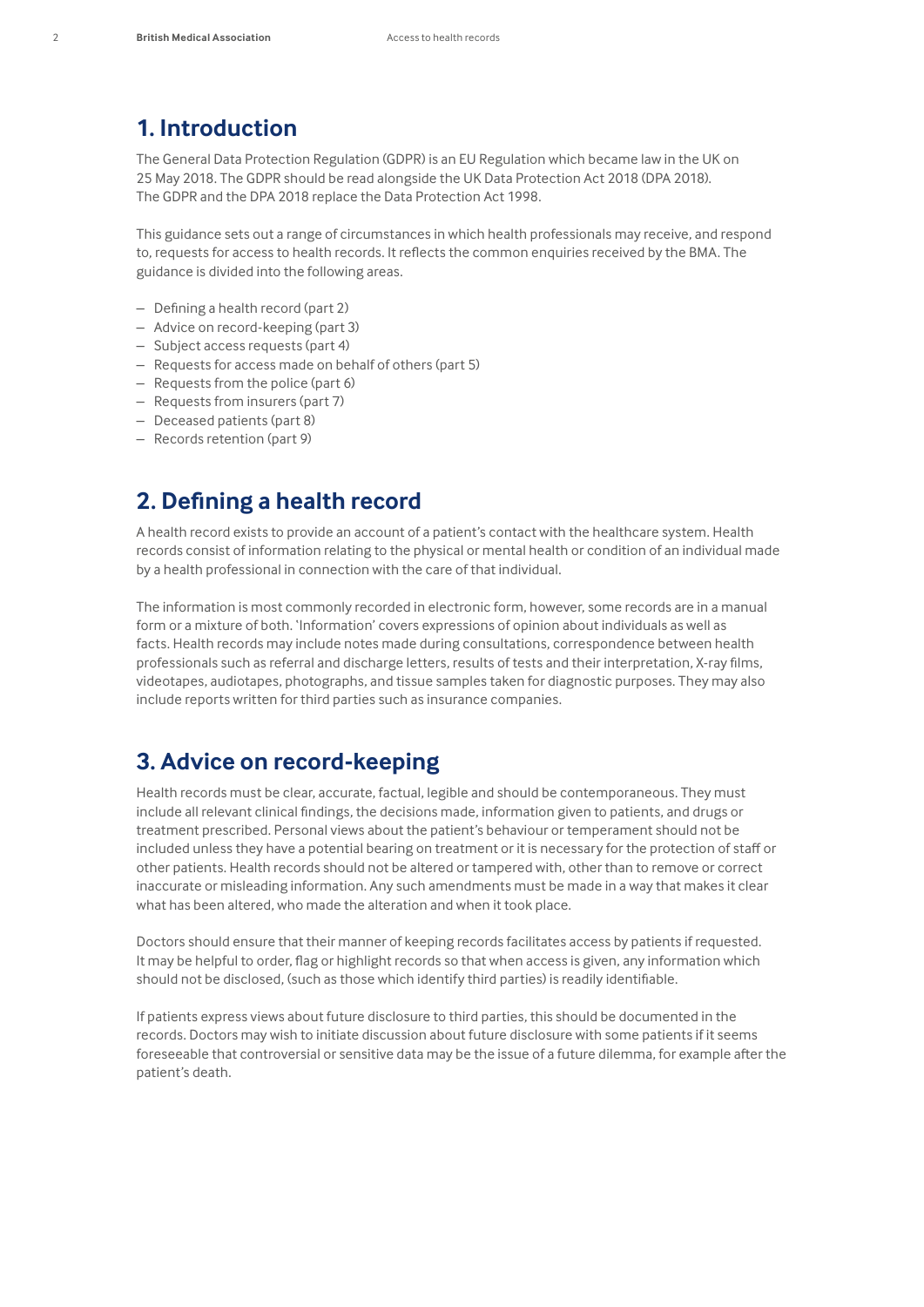# **4. Subject Access Requests**

A request by a patient, or a request by a third party who has been authorised by the patient, for access under the GDPR (and DPA 2018) is called a subject access request (SAR). Rights of access are not confined to health records held by NHS bodies. They apply equally to the private health sector and to health professionals' private practice records. Subject to the conditions explained in this guidance, individuals have a right to apply for access to health records irrespective of when they were compiled.

Where joint data controller arrangements are in place for multi-contributory records, there must be a clearly documented agreement on how data controller responsibilities will be satisfied, including the handling of subject access requests.

# **4.1 Who may apply for access?**

#### **4.1.1 Patients with capacity**

Subject to the exemptions listed in paragraph 4.9 (below) patients with capacity have a right to access their own health records via a SAR. Patients may also authorise a third party such as a solicitor to do so on their behalf. Competent young people may also seek access to their own records. It is not necessary for patients to give reasons as to why they wish to access their records.

#### **4.1.2 Children and young people under 18**

Where a child is competent, they are entitled to make or consent to a SAR to access their record.

Children aged over 16 years are presumed to be competent. Children under 16 in England, Wales and Northern Ireland must demonstrate that they have sufficient understanding of what is proposed in order to be entitled to make or consent to an SAR. However, children who are aged 12 or over are generally expected to have the competence to give or withhold their consent to the release of information from their health records. In Scotland, anyone aged 12 or over is legally presumed to have such competence. When assessing a child's competence, it is important to explain the issues in a way that is suitable for their age.

Where, in the view of the appropriate health professional, a child lacks competency to understand the nature of his or her SAR application, the holder of the record is entitled to refuse to comply with the SAR.

Where a child is considered capable of making decisions about access to his or her medical record, the consent of the child must be sought before a parent or other third party can be given access via a SAR (see paragraph 4.1.3 below).

#### **4.1.3 Next of kin**

Despite the widespread use of the phrase 'next of kin', this is not defined, nor does it have formal legal status. A next of kin cannot give or withhold their consent to the sharing of information on a patient's behalf. As next of kin they have no rights of access to medical records. For parental rights of access, see the information above.

#### **4.1.4 Solicitors**

A patient with capacity can authorise a solicitor acting on their behalf to make a SAR. Health professionals releasing information to solicitors acting for their patients should ensure that they have the patient's written consent. Solicitors must provide the patient's written consent. The consent must cover the nature and extent of the information to be disclosed under the SAR (for example, past medical history), and who might have access to it as part of the legal proceedings. Where there is any doubt, health professionals should confirm with the patient before disclosing the information. Should the patient refuse, the solicitor may apply for a court order requiring disclosure of the information.

A standard consent form has been issued by the BMA and the Law Society of England and Wales (attached). While it is not compulsory for solicitors to use the form, it is hoped it will improve the process of seeking consent. (The form is suitable for use in England and Wales).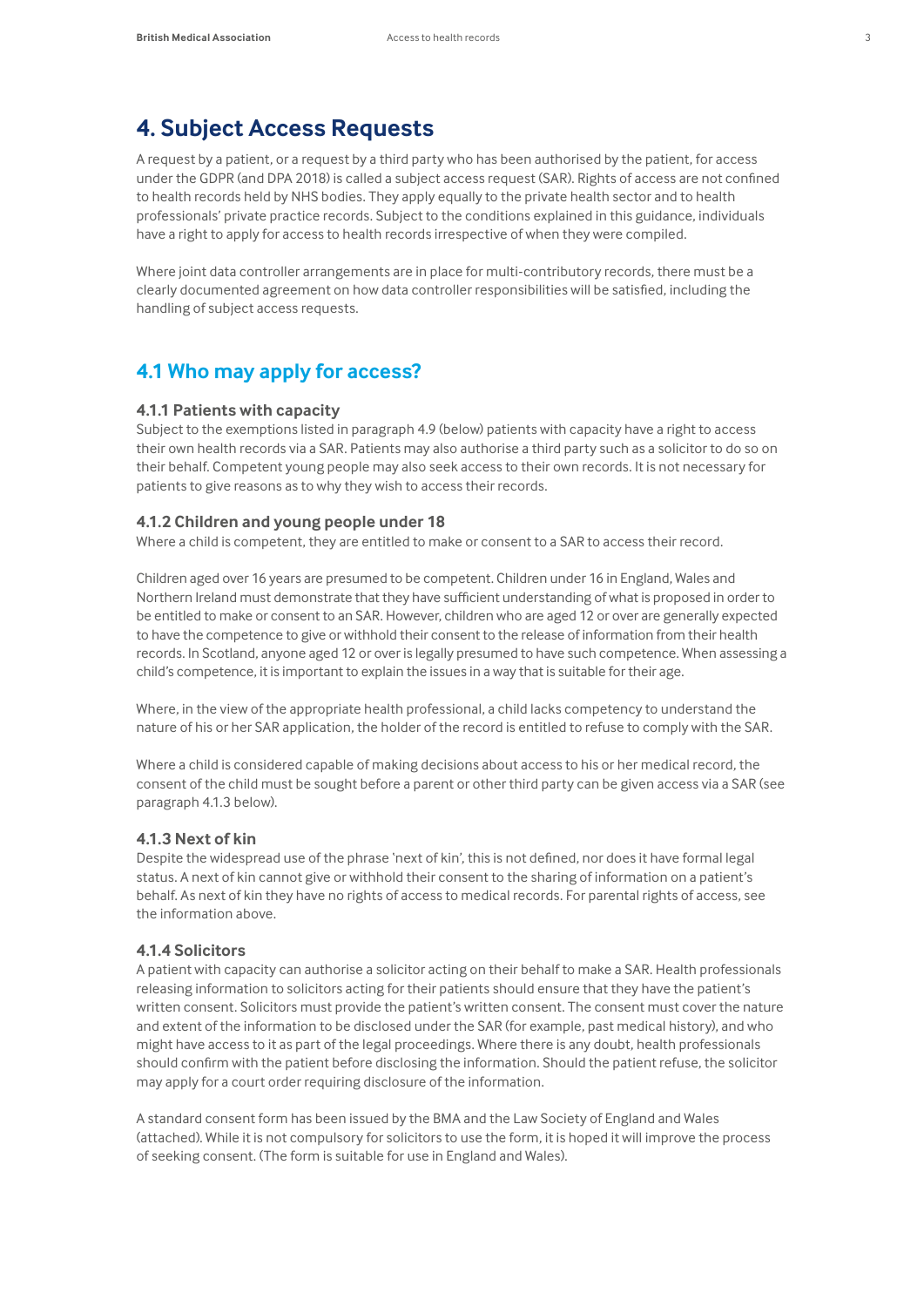A common enquiry to the BMA is whether a patient's original medical records can be sent to a solicitor. While the GDPR entitles the applicant (or their solicitor) to be supplied with a copy of the health record it does not entitle them to be supplied with the original record. The BMA strongly recommends that health professional do not send original notes and records to solicitors (or any other external parties) because of the potential detriment to patient care should the records be lost.

## **4.2 When should access be given?**

SARs can be made electronically, in writing or verbally.

Before access is provided the identity of the person making the request must be verified using 'reasonable means'.

Once the request has been received and verified, the individual must be provided with a copy of their data without undue delay, and at the latest within 28 days from the date of the request.<sup>1</sup> Sometimes, additional information is needed before copies can be supplied. In such cases, the 28-day time limit will begin as soon as the additional information has been received.

The 28-day time-limit can be extended for two months for complex or numerous requests where the data controller needs more time to collate and supply the data. Individuals should be informed about this within 28 days and provided with an explanation of why the extension is necessary.

There is nothing in the GDPR or DPA that prevents health professionals from informally showing patients (or proxies) their records as long as no other provisions of the GDPR or DPA are breached.

# **4.3 What information should be provided to satisfy a subject access request?**

Individuals are entitled to receive all the personal data a controller holds about them (subject to the limited exemptions covered in paragraph 4.9). It is reasonable, however, for a health professional to discuss with a patient whether they require all the information held or whether limited or tailored content would satisfy the request. For example, a patient might submit a SAR for their full medical record but on discussion it might be revealed that the patient only requires their blood type and would be satisfied to receive this limited content. Should a patient ask for the full information this should be supplied.

Data controllers should also be aware that the time-limit for compliance with SARs (see paragraph 4.2) begins when the initial request is received and verified. The time-limit is not suspended by a discussion with the patient in relation to the content of the SAR.

The GDPR requires that certain supplementary information must be provided when individuals submit a SAR. When providing copies of health records, individuals must be provided with the following additional information:

#### – **The purposes for processing data**

Organisations, such as GP practices, which provide healthcare services to patients can state that the purpose for which data is processed is for the delivery of healthcare to individual patients. In addition, the data is also processed for other non-direct healthcare purposes such as medical research, public health or health planning purposes when the law allows.

– **The categories of personal data** The category of personal data can be stated as healthcare data.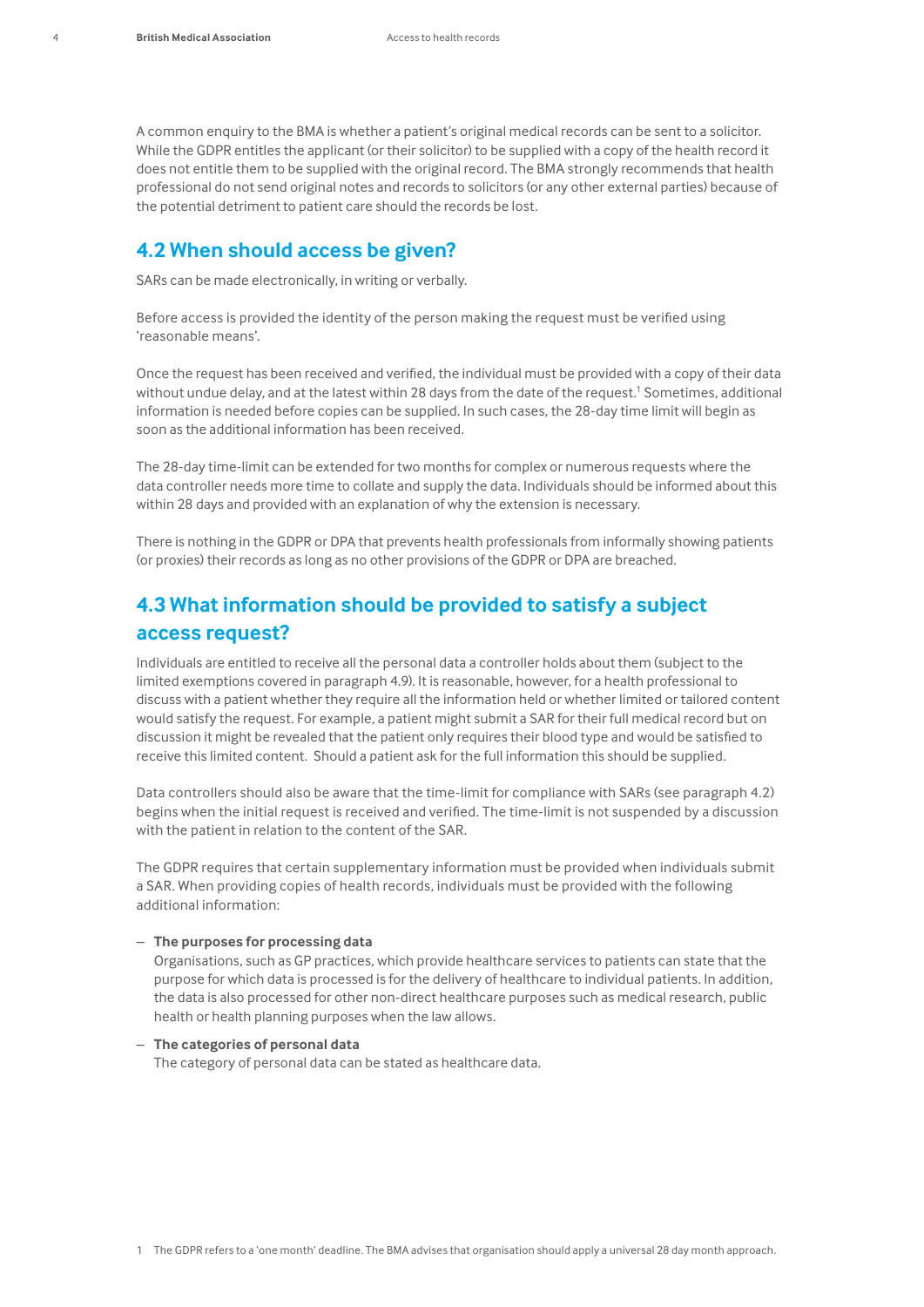– **The organisations with which the data has been shared**

Healthcare bodies can state that health records are shared with the appropriate organisations which are involved in the provision of healthcare and treatment to the individual. Healthcare bodies must also tell individuals which other organisations will receive their confidential health information, for example, NHS Digital or the Scottish Primary Care Information Resource (SPIRE) or research bodies such as the Secure Anonymised Linkage Databank (SAIL). (This information should already be available to patients in practice privacy notices. $)^2$ 

- **The existence of rights to have inaccurate data corrected and any rights of objection**  For example, a national 'opt-out' model.
- **Any automated decision taking including the significance and envisaged consequences for the data subject**. For example, risk stratification.
- **The right to make a complaint to the Information Commissioner's Office (ICO)**.

## **4.4 Who must give access?**

Responsibility for providing access to records lies with the 'data controller'. The data controller will usually be an organisation. Organisations should have a policy for handling subject access requests which makes it clear which member(s) of staff are responsible for managing these requests.

## **4.5 Can access be refused?**

If a request is 'manifestly unfounded or excessive', for example, because it is repetitive, access can be refused (or a fee can be charged, see below). There is little further explanation as to when a request might be considered as 'manifestly unfounded or excessive'. However, it would be prudent to assume that the threshold set here is fairly high and that accordingly requests should be refused on this basis only where the facts are particularly extreme.

Where access has been refused on this basis, the patient must in any event be given an explanation as to why access has been refused and they must also be informed that they have the right to complain to the ICO.

# **4.6 In what format should access be provided?**

If the request is made electronically access should normally be given in electronic format. Where patients request the medical record to be emailed to them it is strongly recommended that the practice explains to the patient the risks (for example, unauthorised interception of the data) of receiving their data via unencrypted means to a non-NHS email address. The practice should document the patient's agreement (expressed in writing or via email) to receive their data via unencrypted means in the medical record. If the patient agrees a USB stick or a CD can be used as alternative electronic formats if these are supplied by the patient.

For requests which are not made electronically a paper copy should be provided unless the patient has requested a different format.

# **4.7 Must data controllers permit patients to inspect original records if they do not request copies of the data?**

The GDPR does not expressly require a data controller to permit a patient access to their data by inspecting original records where no copy is requested. However, depending on the circumstances a data controller may take the view that it should in any event permit inspection of the original records. Patients sometimes become distressed when reading their records. It is therefore advisable for a member of staff to be present with them to provide support, as well as to explain any clinical terms (see paragraph 4.10). It is also important for staff to be present to ensure that records are not altered.

<sup>2</sup> For more information on privacy notices and other data controller responsibilities see BMA guidance 'GPs as data controllers' available at: [bma.org.uk/ethics](http://www.bma.org.uk/ethics). The BMA has also produced a range of template privacy notices for GP practices.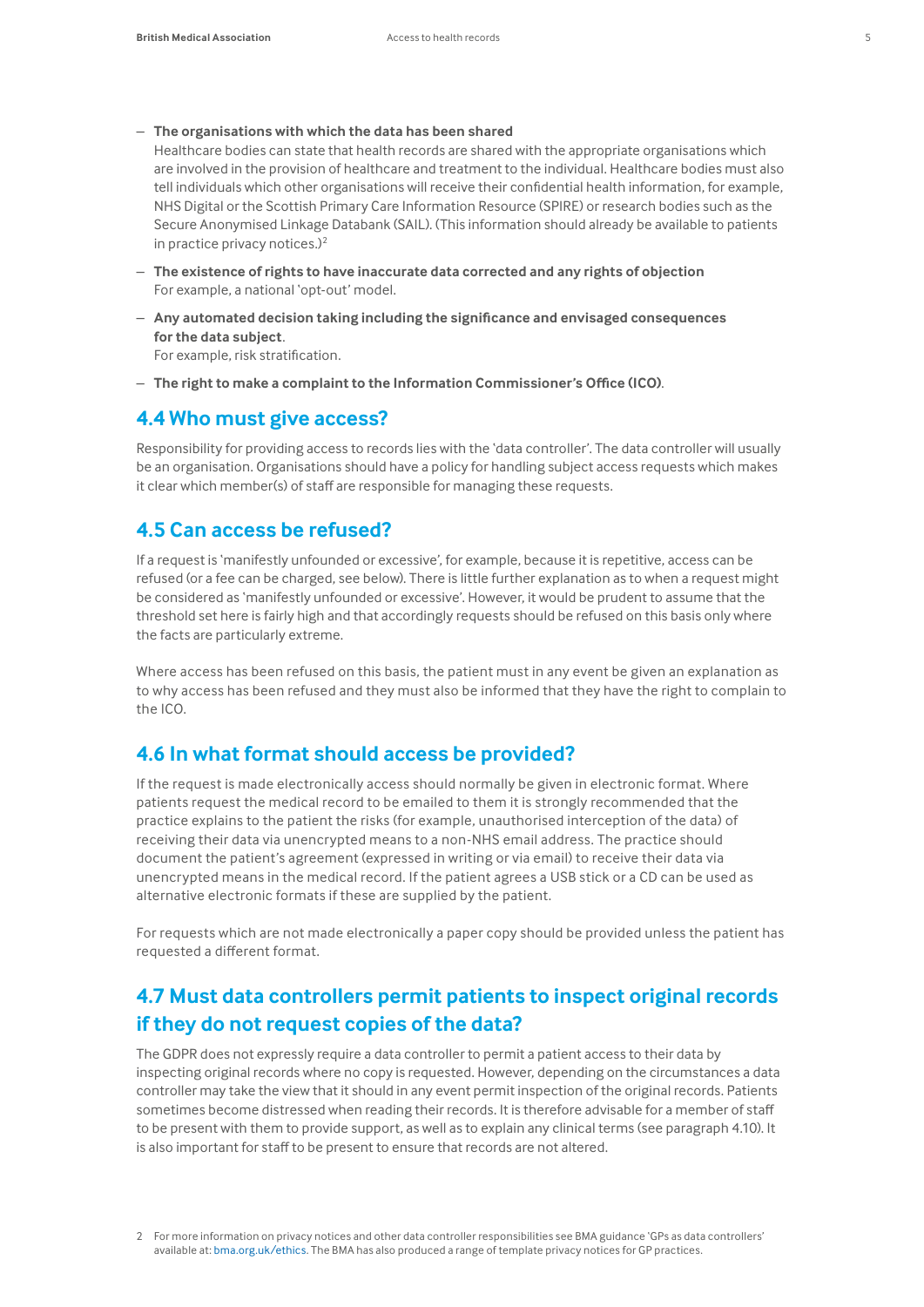## **4.8 Can a fee be charged?**

Initial access must be provided free of charge (including postage costs) unless the request is 'manifestly unfounded' or 'excessive' – in which case a 'reasonable' fee can be charged. These circumstances are likely to be rare and should be assessed on a case by case basis.

The ICO has advised us that a request may be deemed 'manifestly unfounded' if the requestor makes it clear they are only requesting the information to cause disruption to the organisation or if the requestor makes completely unsubstantiated accusations against the controller. If however, the requestor has some form of genuine intention in obtaining their information, it is unlikely the request could be deemed as manifestly unfounded.

A request could be deemed as 'excessive' if an individual was to receive information via a subject access request (SAR), and then request a copy of the same information within a short period of time. In this scenario, the organisation could charge a reasonable fee based on the administrative costs of providing further copies or refuse the request.

## **4.9 When should information not be disclosed?**

The GDPR read together with the Data Protection Act 2018 provides for a number of exemptions in respect of information falling within the scope of a SAR. In summary, information can generally be treated as exempt from disclosure and should not be disclosed, if:

- it is likely to cause serious physical or mental harm to the patient or another person; or
- it relates to a third party who has not given consent for disclosure (where that third party is not a health professional who has cared for the patient) and after taking into account the balance between the duty of confidentiality to the third party and the right of access of the applicant, the data controller concludes it is reasonable to withhold third party information; or
- it is requested by a third party and, the patient had asked that the information be kept confidential, or the records are subject to legal professional privilege or, in Scotland, the records are subject to confidentiality as between client and professional legal advisor. This may arise in the case of an independent medical report written for the purpose of litigation. In such cases, the information will be exempt if after considering the third party's right to access and the patient's right to confidentiality, the data controller reasonably concludes that confidentiality should prevail; or
- it is restricted by order of the courts; or
- it relates to the keeping or using of gametes or embryos or pertains to an individual being born as a result of in vitro fertilisation; or
- in the case of children's records, disclosure is prohibited by law, e.g. adoption records.

The data controller must redact, or block out any exempt information. Depending on the circumstances, it may be that the data controller should take steps to explain to the applicant how it has applied the relevant exemption. However, such steps should not be taken if, and insofar as, they would in effect cut across the protections afforded by the exemptions. Indeed, in some cases even confirming the fact that a particular exemption has been applied may itself be unduly revelatory (e.g. because it reveals the fact that the information sought is held where this revelation is itself unduly invasive of relevant third party data privacy rights). There is still an obligation to disclose the remainder of the records.

While the responsibility for the decision, as to whether or not to disclose information, rests with the data controller, advice about serious harm must be taken by the data controller from the appropriate health professional. If the data controller is not the appropriate health professional, then the appropriate health professional needs to be consulted before the records are disclosed. This is usually the health professional currently or most recently responsible for the clinical care of the patient in respect of the matters which are the subject of the request. If there is more than one, it should be the person most suitable to advise. If there is none, advice should be sought from another health professional who has suitable qualifications and experience.

Circumstances in which information may be withheld on the grounds of serious harm are extremely rare, and this exemption does not justify withholding comments in the records because patients may find them upsetting. Where there is any doubt as to whether disclosure would cause serious harm, the BMA recommends that the appropriate health professional discusses the matter anonymously with an experienced colleague, their Data Protection Officer, the Caldicott Guardian, or a defence body.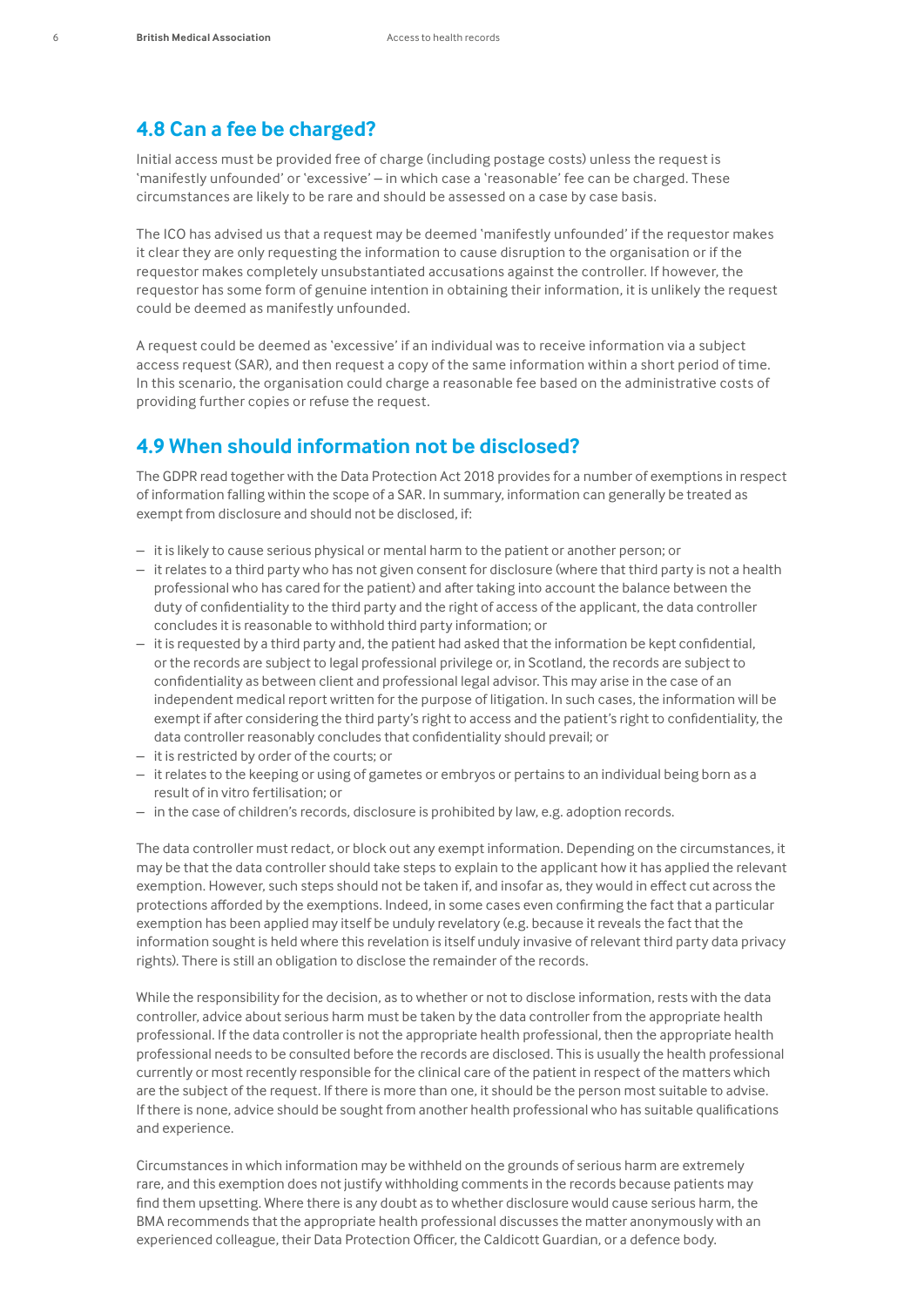# **4.10 Should medical terms be explained?**

Copies of medical records which are supplied under subject access rights must be accompanied by an explanation of any terms that might be unintelligible to the patient or the person requesting access to the records. Even in cases where permanent copies cannot be supplied, an explanation of such terms must be given.

# **4.11 Can records be amended or can information be deleted from records?**

No. Records should not be amended because of a request for access. Indeed, it is a criminal offence under the Data Protection Act 2018 to amend or delete records in response to a SAR. If amendments are made between the time that the request for access was received and the time at which the records were supplied, these must only be amendments that would have been made whether or not the request for access was made. When dealing with a SAR the most up-to-date information should be provided.

Information which is clinically relevant must not be deleted from medical records. (For electronic records, information can be removed from display but the audit trail will always keep the record complete.) Amendments to records can be made provided the amendments are made in a way which indicates why the alteration was made so that it is clear that records have not been tampered with for any underhand reason. Patients may also seek correction of information they believe is inaccurate. The health professional is not obliged to accept the patient's opinion, but must ensure that the notes indicate the patient's view. Health professionals are advised to provide the patient with a copy of the correction or appended note.

Patients also have the right to apply to the ICO or a court to have inaccurate records amended or destroyed.

# **5. Requests for access made on behalf of others**

The GDPR and Data Protection Act 2018 do not provide subject access rights to third parties when they are acting on behalf of an individual who is lacking competence or capacity. Subject access rights lie only with the individual who is the subject of the record. However, those acting on their behalf may still be able to access information as set out below.

# **5.1 Parents**

Parents may have access to their children's records if this is not contrary to a child's best interests or a competent child's wishes. For children under 18 or, in Scotland under 16, any person with parental responsibility may apply for access to the records.

Not all parents have parental responsibility. In relation to children born after 1 December 2003 (England and Wales), 15 April 2002 (Northern Ireland) and 4 May 2006 (Scotland), both biological parents have parental responsibility if they are registered on a child's birth certificate. In relation to children born before these dates, a child's biological father will only automatically acquire parental responsibility if the parents were married at the time of the child's birth or at some time thereafter. If the parents have never been married, only the mother automatically has parental responsibility, but the father may acquire that status by order or agreement. Neither parent loses parental responsibility on divorce. Where more than one person has parental responsibility, each may independently exercise rights of access.

A common enquiry to the BMA concerns a child who lives with his or her mother and whose father applies for access to the child's records. In such circumstances there is no obligation to inform the child's mother that access has been sought.

Where a child has been formally adopted, the adoptive parents are the child's legal parents and automatically acquire parental responsibility.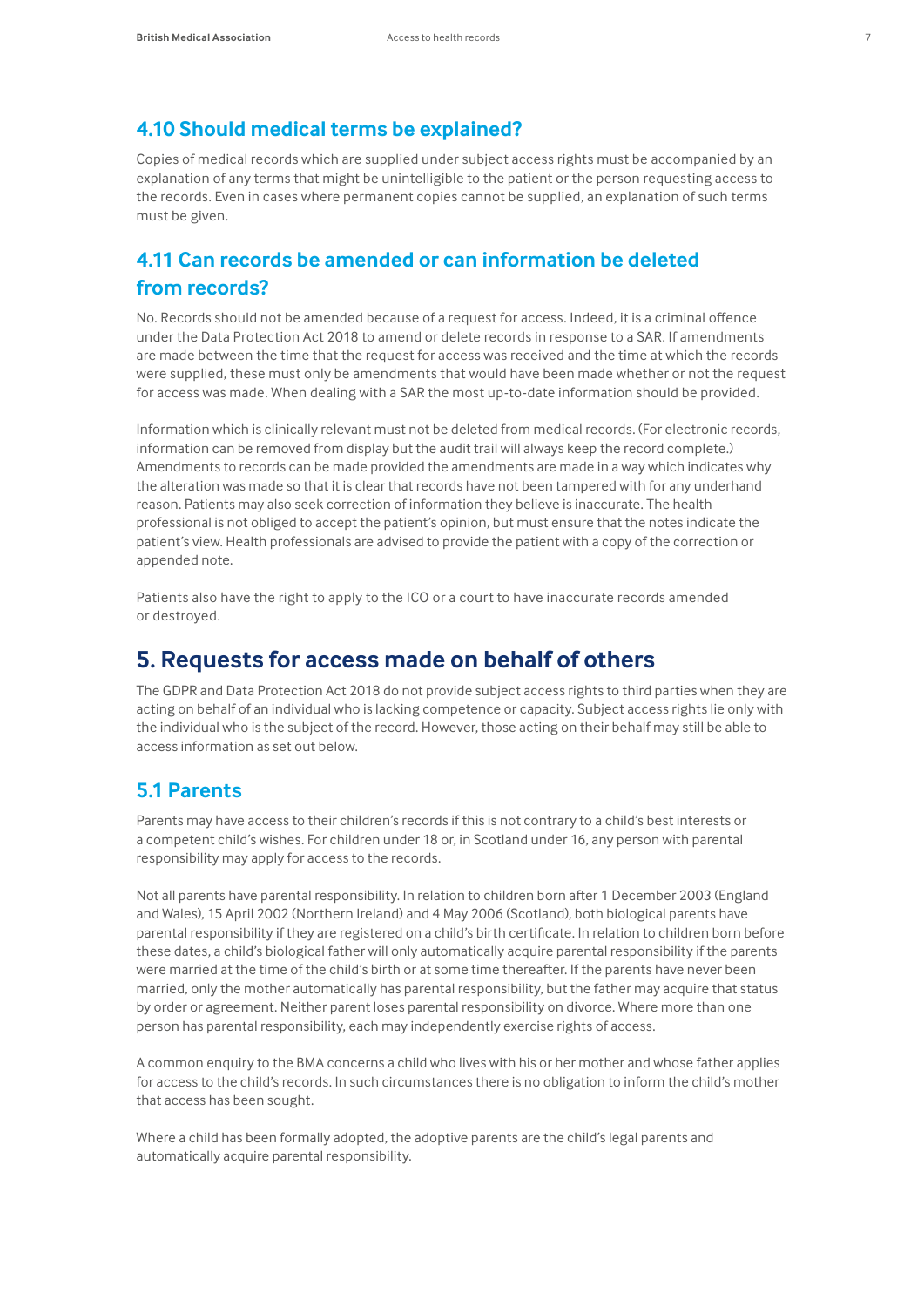In some circumstances people other than parents acquire parental responsibility, for example by the appointment of a guardian or on the order of a court. A local authority acquires parental responsibility (shared with the parents) while the child is the subject of a care or supervision order. If there is doubt about whether the person seeking access has parental responsibility, legal advice should be sought.

The holder of the record is entitled to refuse access to a parent, or an individual with parental responsibility where the information contained in the child's records is likely to cause serious harm to the child, or another person (see paragraph 4.9).

#### **5.2 Individuals on behalf of adults who lack capacity**

Patients with a mental disorder or some degree of cognitive impairment should not automatically be regarded as lacking capacity to give or withhold consent to disclosure of confidential information. Most people suffering from a mental impairment can make valid decisions about some matters that affect them.

An individual's mental capacity must be judged in relation to the particular decision being made. If a patient has capacity, requests for access by relatives or third parties require his or her consent.

When patients lack mental capacity, health professionals are likely to need to share information with any individual authorised to make proxy decisions such as an individual acting under the authority of a lasting power of attorney.

Both the Mental Capacity Act in England and Wales and the Adults with Incapacity (Scotland) Act contain powers to nominate individuals to make health and welfare decisions on behalf of incapacitated adults. The Court of Protection in England and Wales, and the Sheriff's Court in Scotland, can also appoint deputies to do so. This may entail giving access to relevant parts of the incapacitated person's medical record, unless health professionals can demonstrate that it would not be in the patient's best interests. These individuals can also be asked to consent to requests for access to records from third parties.

Where there are no nominated individuals, requests for access to information relating to incapacitated adults should be granted if it is in the best interests of the patient. In all cases, only information relevant to the purposes for which it is requested should be provided.

# **6. Requests from the police**

A common enquiry to the BMA is the rights of access to health records by the police. If the police do not have a court order or warrant they may ask for a patient's health records to be disclosed voluntarily under Schedule 1, Paragraph 10 of the DPA 2018. However, while health professionals have the power to disclose the records to the police, there is no obligation to do so. In such cases health professionals may only disclose information where the patient has given consent, or there is an overriding public interest. For doctors, the threshold for disclosures in the public interest is that set out by the GMC and which reflects the requirements of the common law duty of confidentiality<sup>3</sup>. .

In this context a disclosure in the public interest is a disclosure that is essential to prevent a serious threat to public health, national security, the life of the individual or a third party, or to prevent or detect serious crime. This includes crimes such as murder, manslaughter, rape, treason, kidnapping and abuse of children or other vulnerable people. Serious harm to the security of the state or to public order and serious fraud will also fall into this category. In contrast, theft, minor fraud or damage to property, where loss or damage is less substantial, would generally not justify the breach of confidence necessary to make the disclosure.

Health professionals should be aware that they risk criticism if they fail to take action to avoid serious harm being caused to others. Guidance should be sought from the Caldicott guardian, or defence body where there is any doubt as to whether disclosure should take place in the public interest.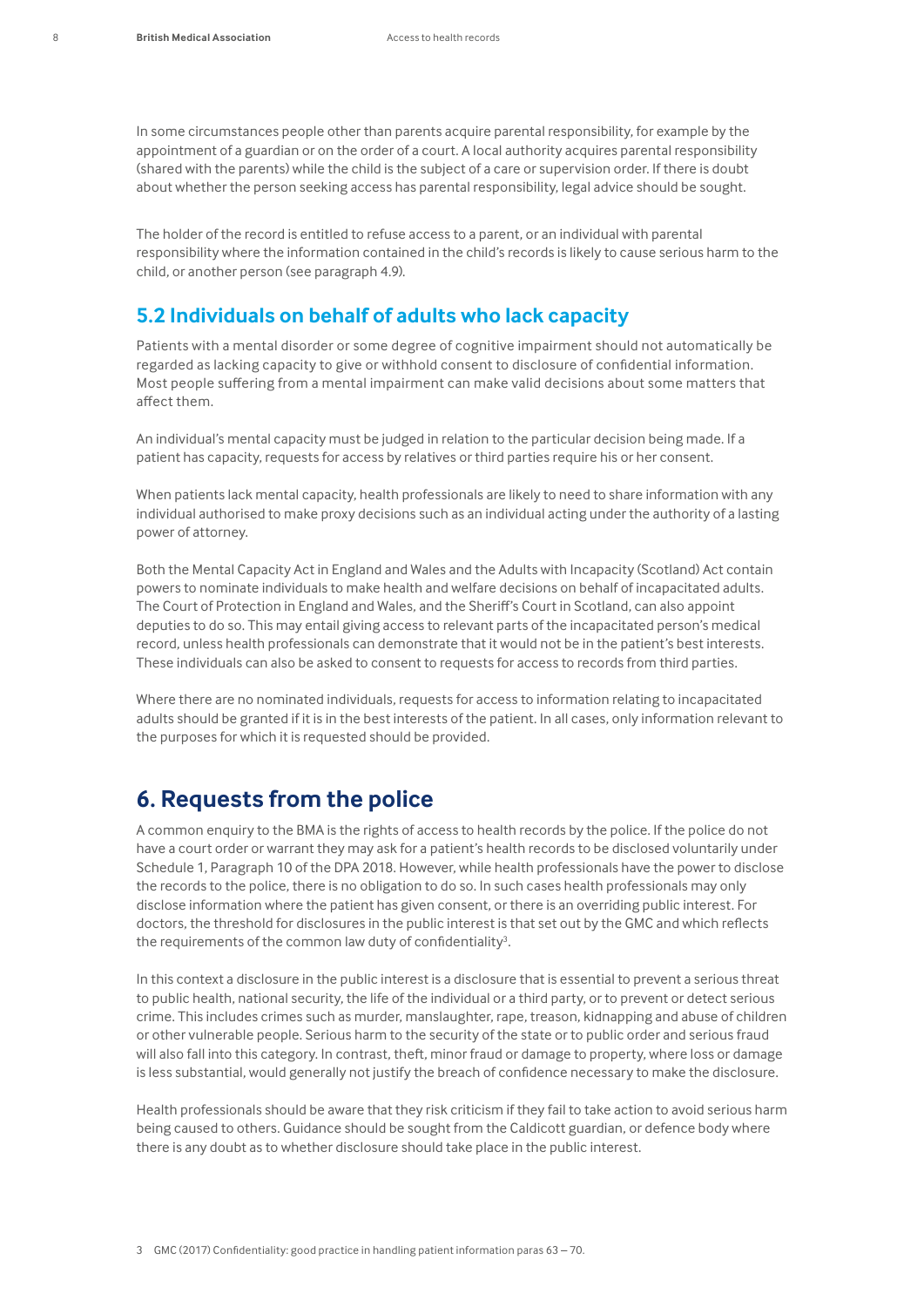# **7. Requests from insurers**

SARs from insurance companies to GP practices for the disclosure of full medical records is the subject of separate advice available on the BMA website.<sup>4</sup> The position of the ICO is that the use of SARs to obtain medical information for life assurance purposes is an abuse of subject access rights and the processing of full medical records by insurance companies risks breaching the GDPR.

This does not mean, however, that GP data controllers can refuse to respond to a SAR from an insurer outright. When a SAR from an insurance company is received, the GP should contact the patient to explain the extent of the disclosure that has been sought. GPs can then, if requested, provide the patient themselves with their medical record rather than providing them directly to the insurance company. It is then the patient's choice as to whether, having reviewed the record, they choose to share it with the insurance company.

There is a clear distinction between the use of SARs by a solicitor, who can be seen as an agent of the patient and who is acting on the patient's behalf, and the use of SARs by insurance companies.

Insurance companies should use the provisions of the Access to Medical Reports Act 1988 to seek a GP report.

# **8. Deceased patients**

The GDPR does not apply to data concerning deceased persons. However, the ethical obligation to respect a patient's confidentiality extends beyond death. Moreover, The Information Tribunal in England and Wales has also held that a duty of confidence attaches to the medical records of the deceased under section 41 of the Freedom of Information Act. The Freedom of Information Act in Scotland contains an exemption to the disclosure of medical records of deceased patients. However, this duty of confidentiality needs to be balanced with other considerations, such as the interests of justice and of people close to the deceased person. Health professionals should therefore counsel their patients about the possibility of disclosure after death and solicit views about disclosure where it is obvious that there may be some sensitivity. Such discussions should be recorded in the records.

# **8.1 Are there any rights of access to a deceased patient's records?**

Statutory rights of access are set out in the Access to Health Records Act 1990 and the corresponding legislation in Northern Ireland, the Access to Health Records (Northern Ireland) Order 1993. The Access to Health Records Act 1990 covers manual health records made since 1 November 1991. In Northern Ireland the Access to Health Records (Northern Ireland) Order 1993, covers manual records from 30 May 1994. Access must also be given to information recorded before these dates if this is necessary to make any later part of the records intelligible.

## **8.2 Who can apply for access?**

Unless the patient requested confidentiality while alive, their personal representative and any other person who may have a claim arising out of their death has a right of access to information in their records, which is directly relevant to a claim.

It is the BMA's opinion that under section 5(4) of the Access to Health Records Act, no information which is not directly relevant to a claim should be disclosed to either the personal representative or any other person who may have a claim arising out of the patient's death.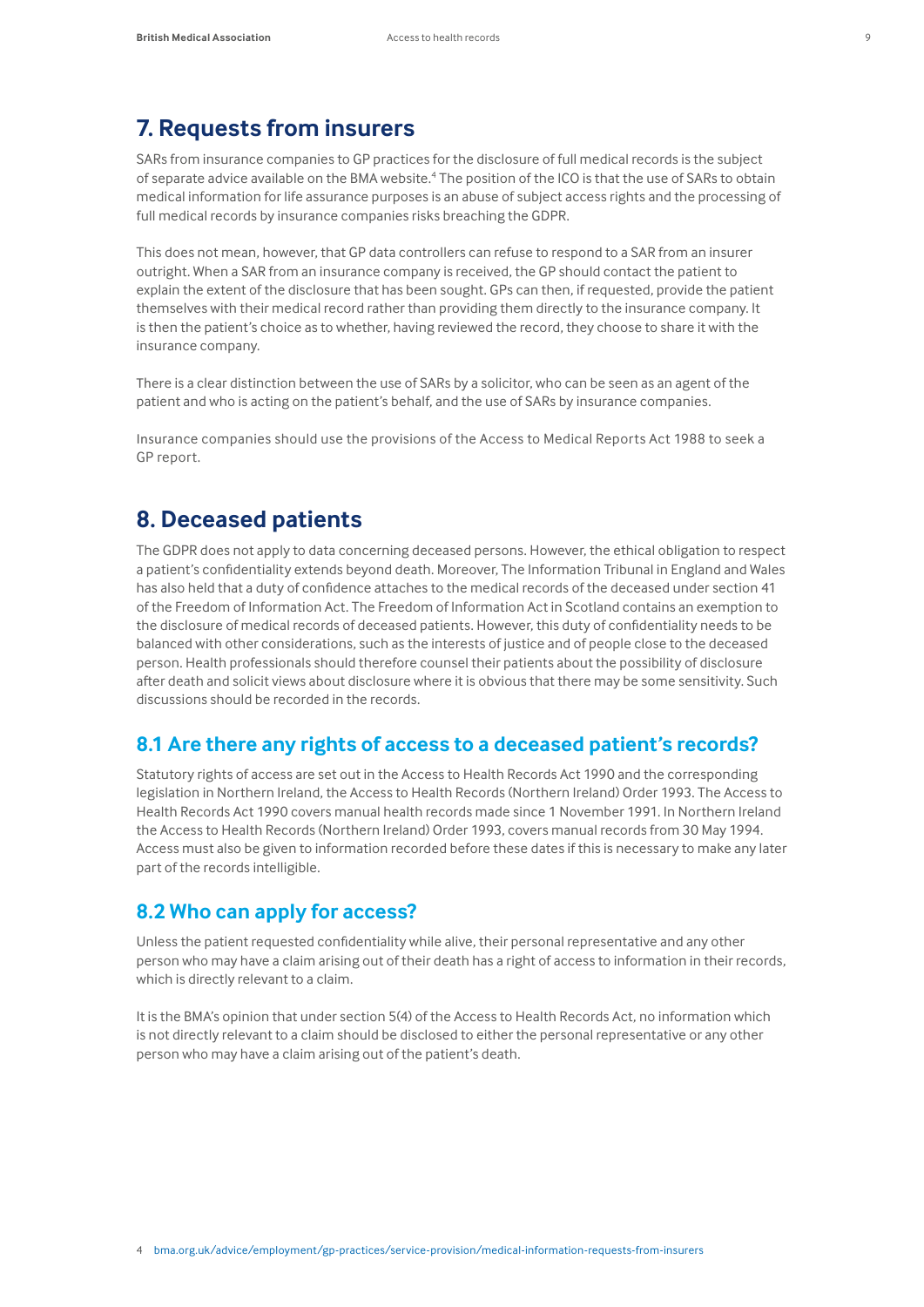#### **8.3 Who must give access?**

After a patient's death, GP health records may be held by Primary Care Support England, local health boards or, in Northern Ireland, the Business Services Organisation. Hospital records may have been retained at the hospital the patient attended or they may have been sent to a local archive for storage. Applications for access can be made to the records manager of these bodies, or applicants may approach the deceased's GP practice. Should applicants approach the GP practice and, where the practice still holds an electronic copy of the deceased's record, the practice is obliged to respond to the request under the Access to Health Records Act 1990 (or corresponding legislation in Northern Ireland).

The bodies holding the deceased's record (other than the deceased's GP) are required to take advice before making a decision about disclosure. This is usually from the patient's last GP or, if several health professionals have contributed to the care of the patient, the health professional who was responsible for the patient's care during the period to which the application refers. If no appropriate health professional who has cared for the patient is available, a suitably qualified and experienced health professional must provide advice.

Once the person holding the records is satisfied that the person requesting the information is entitled to it, access must then be given within specified time limits. Access can be given either by allowing the applicant to inspect the records or extract, or by supplying a copy if this is requested.

Where the application concerns access to records or parts of records that were made in the 40-day period immediately preceding the date of application, access must be given within 21 days. Where the access concerns information all of which was recorded more than 40 days before the date of application, access must be given within 40 days. If the records are held by a health service body access cannot be given before advice has been obtained. The courts may enforce compliance with the legislation if access is not given within the required time limits. The court may also require that the records be made available for its own inspection in order to come to a decision.

There is no statutory right of access to records of deceased patients which fall outside of the time period covered by the legislation. If access to these records is being granted, the BMA advises that doctors should apply the safeguards and restrictions of the legislation to prevent harm or breach of confidence.

## **8.4 Can a fee be charged?**

Legislative changes to the Data Protection Act 2018 has also amended the Access to Health Records Act 1990 which now states access to the records of deceased patients and any copies, must be provided free of charge.

## **8.5 What information should not be disclosed?**

Information should not be disclosed if:

- it identifies a third party without that person's consent unless that person is a health professional who has cared for the patient; or
- in the opinion of the relevant health professional, it is likely to cause serious harm to a third party's physical or mental health; or
- the patient gave it in the past on the understanding that it would be kept confidential. No information at all can be revealed if the patient requested non-disclosure.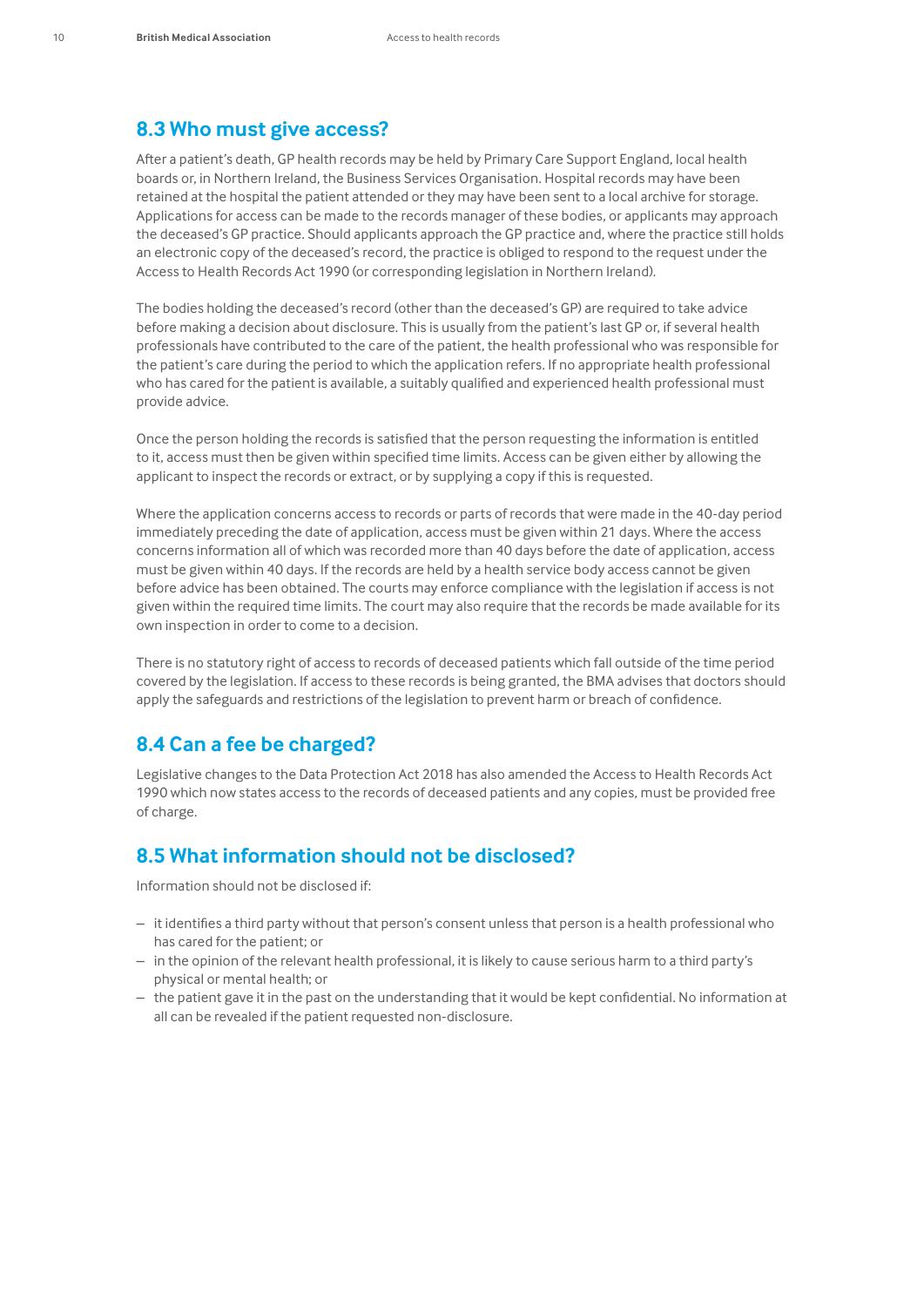# **8.6 Are relatives entitled to information about the deceased's last illness?**

While there is no legal entitlement other than the limited circumstances covered under the Access to Health Records legislation, health professionals have always had discretion to disclose information to a deceased person's relatives or others when there is a clear justification. A common example is when the family requests details of the terminal illness because of an anxiety that the patient might have been misdiagnosed or there might have been negligence. Disclosure in such cases is likely to be what the deceased person would have wanted and may also be in the interests of justice. Refusal to disclose in the absence of some evidence that this was the deceased patient's known wish exacerbates suspicion and can result in unnecessary litigation. In other cases, the balance of benefit to be gained by the disclosure to the family, for example of a hereditary or infectious condition, may outweigh the obligation of confidentiality to the deceased.

# **9. Records retention**

The health departments give detailed advice about the minimum retention periods applicable to NHS records. The recommendations apply to both electronic and manual records, and the BMA advises private practitioners to follow the same rules.

Hospital records should be kept for a minimum of eight years following the end of treatment, and GP records for 10 years, although certain types of records, such as children's records, obstetric records, and mental health records are kept for longer.

When health professionals are responsible for destroying health records, they must ensure that the method of destruction is effective, and does not compromise confidentiality. Incineration, pulping, and shredding are appropriate methods of destroying manual records. Electronic data should be destroyed using appropriate data destruction software.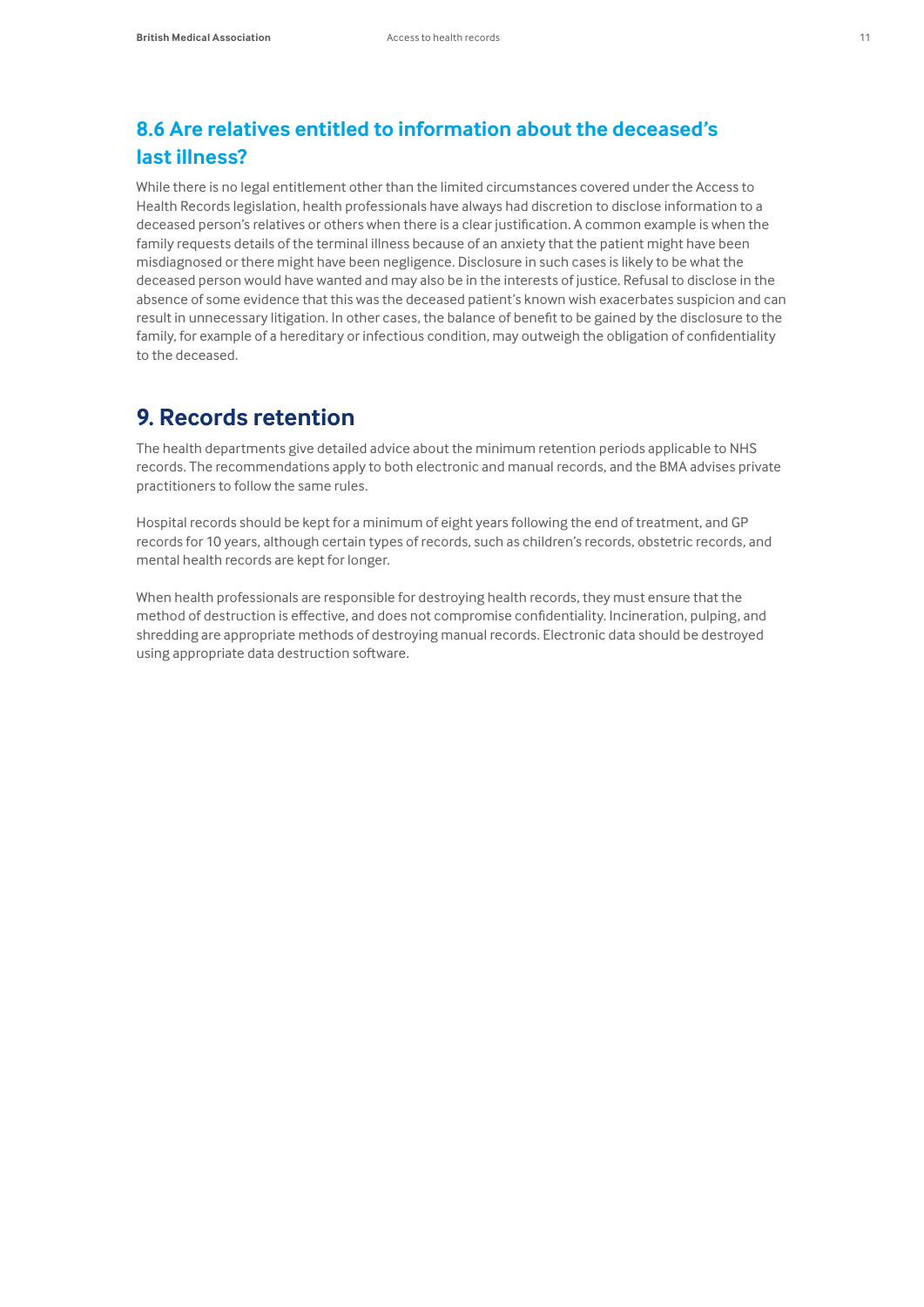# **BMA/The Law Society consent form**

Consent form (Releasing health records under the General Data Protection Regulation and the Data Protection Act 2018)

#### **Your health records**

Your health records typically contain information from almost all consultations and contacts you have had with health professionals in the practice and information sent to the practice about you from others, such as hospital letters.

The information they contain usually includes:

- why you saw a health professional;
- details of clinical findings and diagnoses, investigations, tests and scans;
- any options or recommendations for care and treatment the health professional discussed with you;
- the decisions made about your care and treatment, including evidence that you agreed; and
- details of actions health professionals have taken and the outcomes.

#### **Why your records are needed and what may happen to them**

If you are making, or considering making, a legal claim for compensation related to an injury to your health, your solicitor will likely need to see copies of all your GP records. They will also need any hospital records made in connection with the incident and others that may be relevant. This is to enable the solicitor to understand the incident and your injury and give you legal advice on the merits and value of your claim.

If you decide to go ahead with your claim, your solicitor may advise that it is sensible (or that it may be necessary) to give copies of your records to:

- the expert whom your solicitor or agent instructs to produce a medical report as evidence for the case;
- the insurance company for the person or body you are making a claim against;
- the person or the body you are making a claim against and/or their solicitors;
- any insurance company or other organisation paying or providing an indemnity for your legal costs; and
- any other person (such as a barrister) or body (such as the court) officially involved with the claim.

Once you start your claim, the court can order you to give copies of your health records to the solicitor of the person you are making a claim against so he or she can see if any of the information in your records can be used to defend his or her client. The solicitor of the person or body you are making the claim against will likely show your records to their client in the normal course of advising them and may show them to others too (such as a barrister or medical expert). If the person you are making the claim against does not have a legal representative the court can order you to give copies to them directly.

You do not have to give permission for your health records to be obtained and disclosed in your case but if you don't, it is unlikely that your claim will be able to proceed if the medical records are crucial evidence in your claim. The court may not let you go ahead with your claim and your solicitor may be unable to continue to represent you.

If there is very sensitive information in the records that is not connected to the claim you should tell your solicitor. They will then consider whether this information may be relevant and needs to be disclosed in the case. Your solicitor can advise you on this and if appropriate may advise you to discuss the matter with your medical practitioner.

#### **Important**

By signing this form, you are agreeing to the health professional, hospital and others named on this form releasing copies of your health records to your solicitor or agent. During the process your records may be seen by people who are not health professionals, but they will keep the information confidential.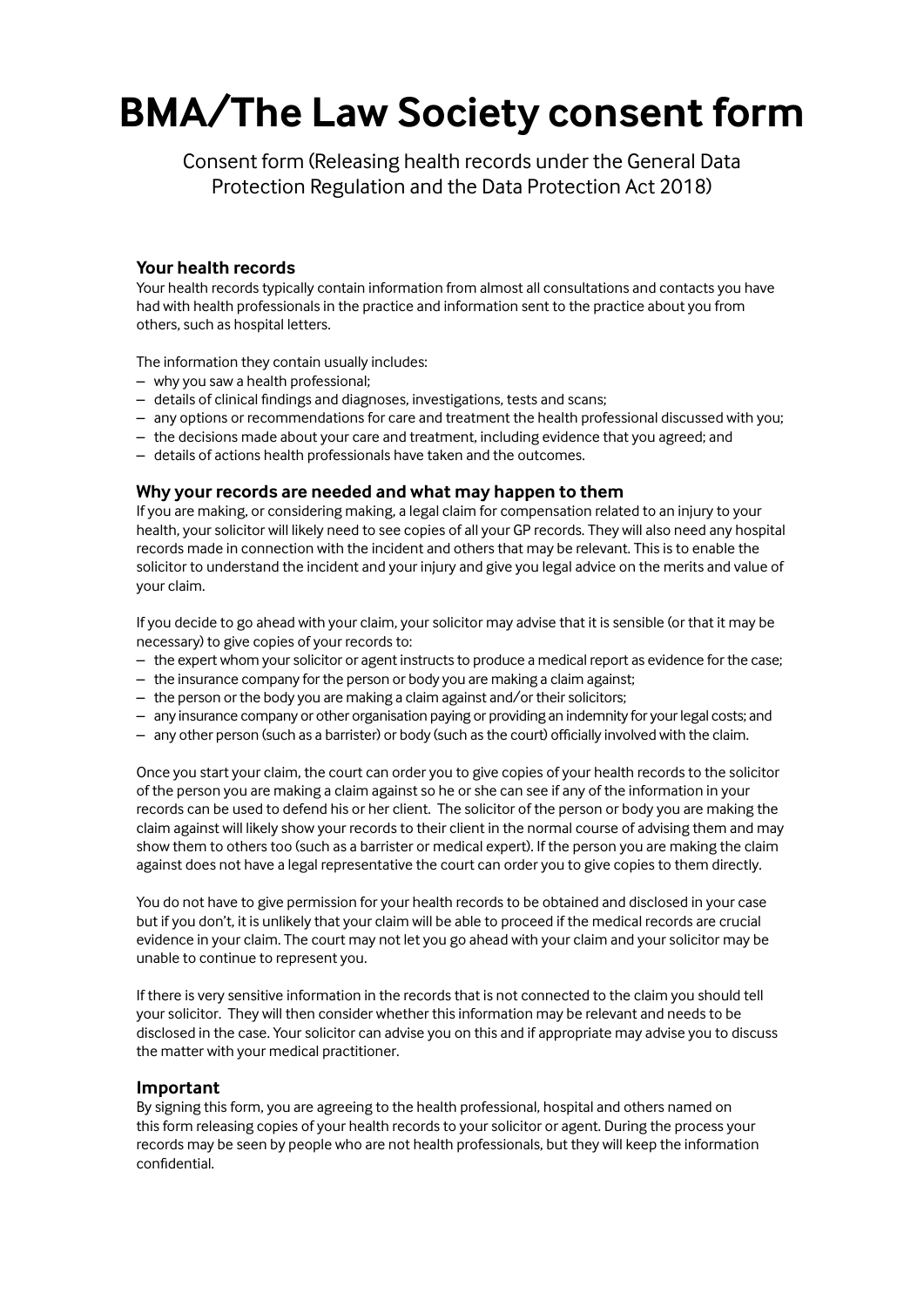## **Part a – your details and those of your health professionals and your solicitors or agents**

| Your full name (and any<br>other names by which<br>you have been known):                                                                                                                                 |  |
|----------------------------------------------------------------------------------------------------------------------------------------------------------------------------------------------------------|--|
| Your address:                                                                                                                                                                                            |  |
| Date of birth:                                                                                                                                                                                           |  |
| NHS number (if known):                                                                                                                                                                                   |  |
| Hospital number (if<br>known):                                                                                                                                                                           |  |
| Date of incident:                                                                                                                                                                                        |  |
| Solicitor's or agent's<br>name and address:                                                                                                                                                              |  |
| GP's name and address<br>(and phone number if<br>known):                                                                                                                                                 |  |
| Ambulance Service<br>used (if any):                                                                                                                                                                      |  |
| Name (and address<br>if known) of the<br>hospital(s) you attended<br>in relation to this<br>incident:                                                                                                    |  |
| If you have seen<br>any other person or<br>organisation about your<br>injuries (for example, a<br>physiotherapist) or have<br>had any investigations<br>(for example, X-rays)<br>please provide details: |  |

#### **Part b – your declaration and signature**

I have read this form and fully understand the contents of it.

#### **To health professionals**

I understand that filling in and signing this form gives you permission to give copies of all my health records including complete GP records, and any hospital records relating to this incident, to my solicitor or agent whose details are given below.

Please give my solicitor or agent copies of my health records, in line with the Data Protection Act 2018, within 30 days.

Your signature:  $\begin{vmatrix} 1 & 0 & 0 \\ 0 & 1 & 0 \\ 0 & 0 & 0 \end{vmatrix}$  D

| ate: |  |  |  |
|------|--|--|--|
|------|--|--|--|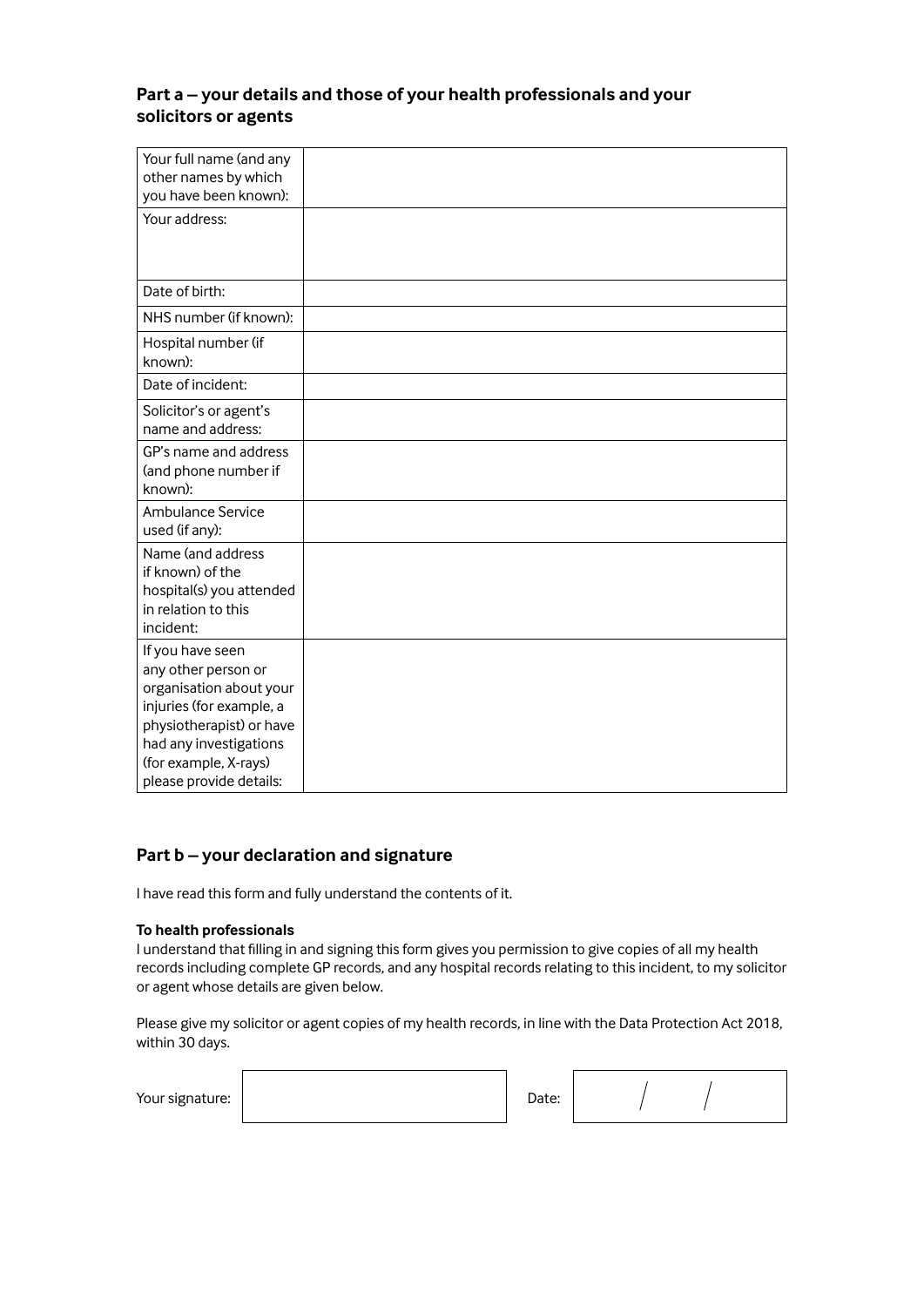## **Part c – your solicitor's or agent's declaration and signature**

Before you ask your client to fill in and sign this form you should ask your client to read the notes above. You should explain that signing this form will permit release of his or her complete health records and how the information in them may be used. You should explain that this form only applies to the release of the medical record to you and that separate consent will be obtained for any onward disclosures which are required.

If your client is not capable of giving his or her permission in this form, it may be possible for someone to give consent and sign it on their behalf, for example:

- your client's litigation friend;
- someone who has enduring/lasting power of attorney to act for your client; or
- your client's deputy appointed by the Court of Protection.

You must only use health records for specific purposes that your client has agreed to in advance.

Under the General Data Protection Regulation and Data Protection Act 2018 you have responsibilities relating to sensitive information. The entire health record should not be revealed without the client's permission and you should not keep health records for any longer than is necessary for agreed-to purposes. You should return copies of health records to the client at the end of the claim if they want them. If they do not want them, you will be responsible for confidentially destroying them.

#### **To health professionals**

I have told my client the implications of giving me access to his or her health records. I confirm that I need the full records in this case.

| Solicitor's or agent's signature: | Date: |  |  |
|-----------------------------------|-------|--|--|

# **Notes for the medical records controller**

This form shows your patient's permission for you to give copies of his or her complete record, and any hospital and other records relating to this incident, to his or her solicitor or agent.

You must give the solicitor or agent copies of these health records unless any of the exemptions set out in Schedules 3 and 4 of the Data Protection Act 2018 apply. The main exemptions are that you must not release information that:

- is likely to cause serious physical or mental harm to the patient or another person; or
- relates to someone who would normally need to give their permission (where that person is not a health professional who has cared for the patient).

Your patient's permission for you to release information is valid only if that patient understands the consequences of his or her records being released, and how the information will be used. The solicitor or agent named on this form must explain these issues to the patient. If you have any doubt about whether this has happened, you should contact the solicitor or agent, or your patient.

This form does not contain a comprehensive statement of solicitors' or health professionals' obligations under the relevant data protection legislation. If you are in any doubt about your legal obligations, seek advice.

The BMA publishes detailed guidance for doctors on giving access to health records. You can view that guidance by visiting: **www.bma.org.uk/ethics**

This form is published by the Law Society and British Medical Association. (3rd edition, October 2018)